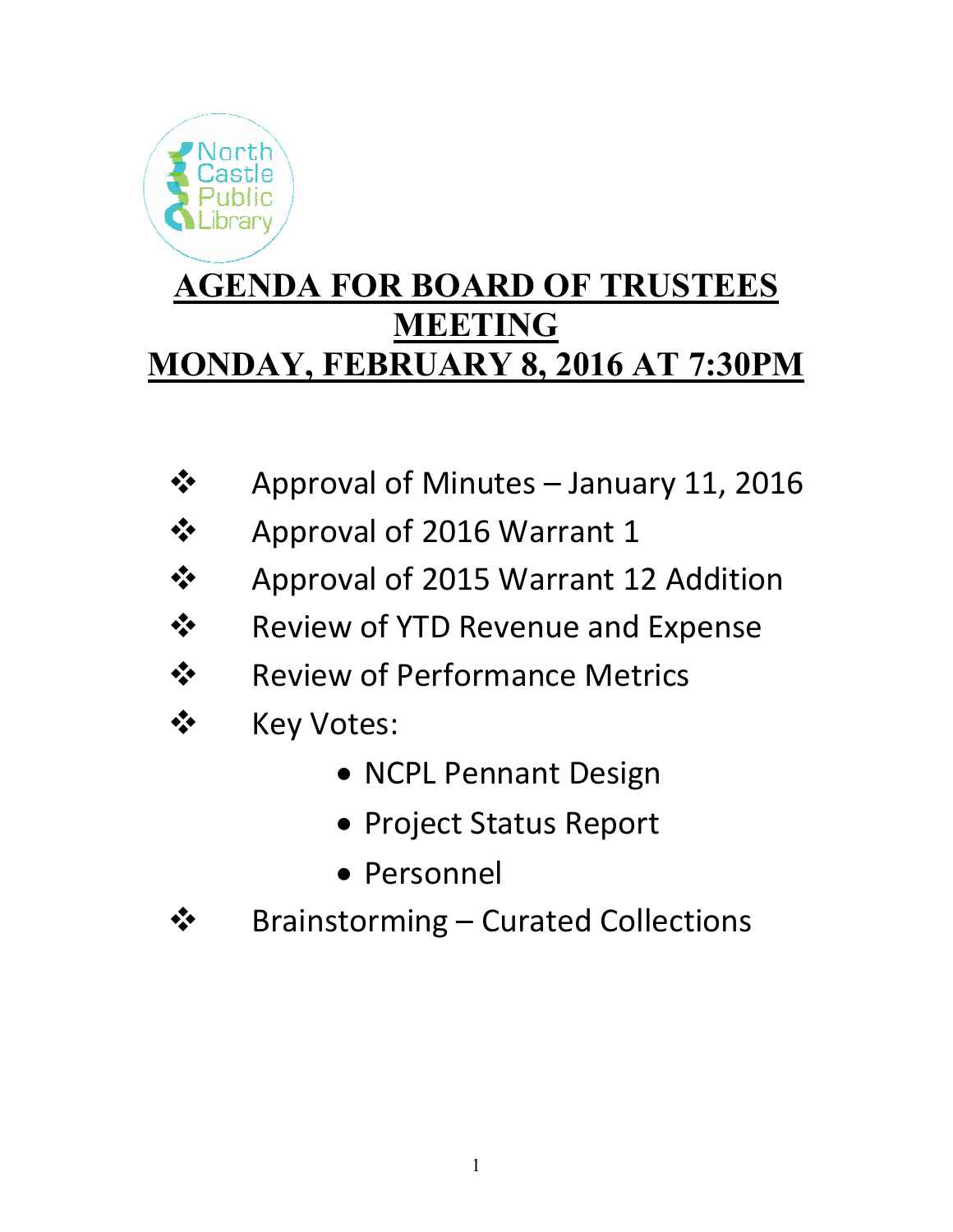# **North Castle Public Library**

# **Library Board of Trustee Minutes – February 8, 2016**

Sean Ryan called meeting to order at 7:35PM

## **In attendance:**

**Trustees:** David Charney, Jeanne Lapsker, Stephanie Paul, Sean Ryan and Scott Stopnik.

**Library:** Edie Martimucci

**Friends:** Marilyn Heimerdinger

**Approval of Minutes**: A motion to approve the January 11, 2016 minutes was made by David and seconded by Scott. All were in favor.

**Approval of Warrant 12 (2015) Amendment**: The total amount of the Warrant 12 amendment is \$7,143.22 of which the Friends are paying \$150.00 - Thank you, Friends!!! Scott made motion to approve the Warrant 12 amendment and David seconded. All were in favor.

**Approval of Warrant 1 (2016):** The total expenses included in Warrant 1 are \$44,115.68 of which the Friends will be paying for \$7,143.22. Thank you, Friends!! A motion to approve Warrant No. 7 was made by David and seconded by Stephanie. All were in favor.

**Discussion on Banners:** Edie has developed a proposal for creating banners that highlight and promote the many capabilities of NCPL. Designs were presented and the following suggestions were made – (1) consider redesign of the literature and technology banners and (2) review Picasso design with legal.

**Discussion on NCPL Project List** – The status of all current infrastructure projects (both approved projects that are in NCPL's awarded grant and our two grant applications and our "wish list" projects) was reviewed to ensure that all Trustees were in agreement with project priority and progress. List is attached. No issues were identified.

# **Brainstorming Discussion – How Curated Collections can Improve NCPL Performance:**

Edie reviewed:

- The current status of NCPL's initial set of curated collections Jacob Burns DVD Collection, Oprah Winfrey Book Club Collection and Staff Picks Collection.
- A new idea of a Cook Book Collection curated by local chefs.
- The work staff needs to do support the curated collection plan including weeding, re-cataloging, labeling, etc.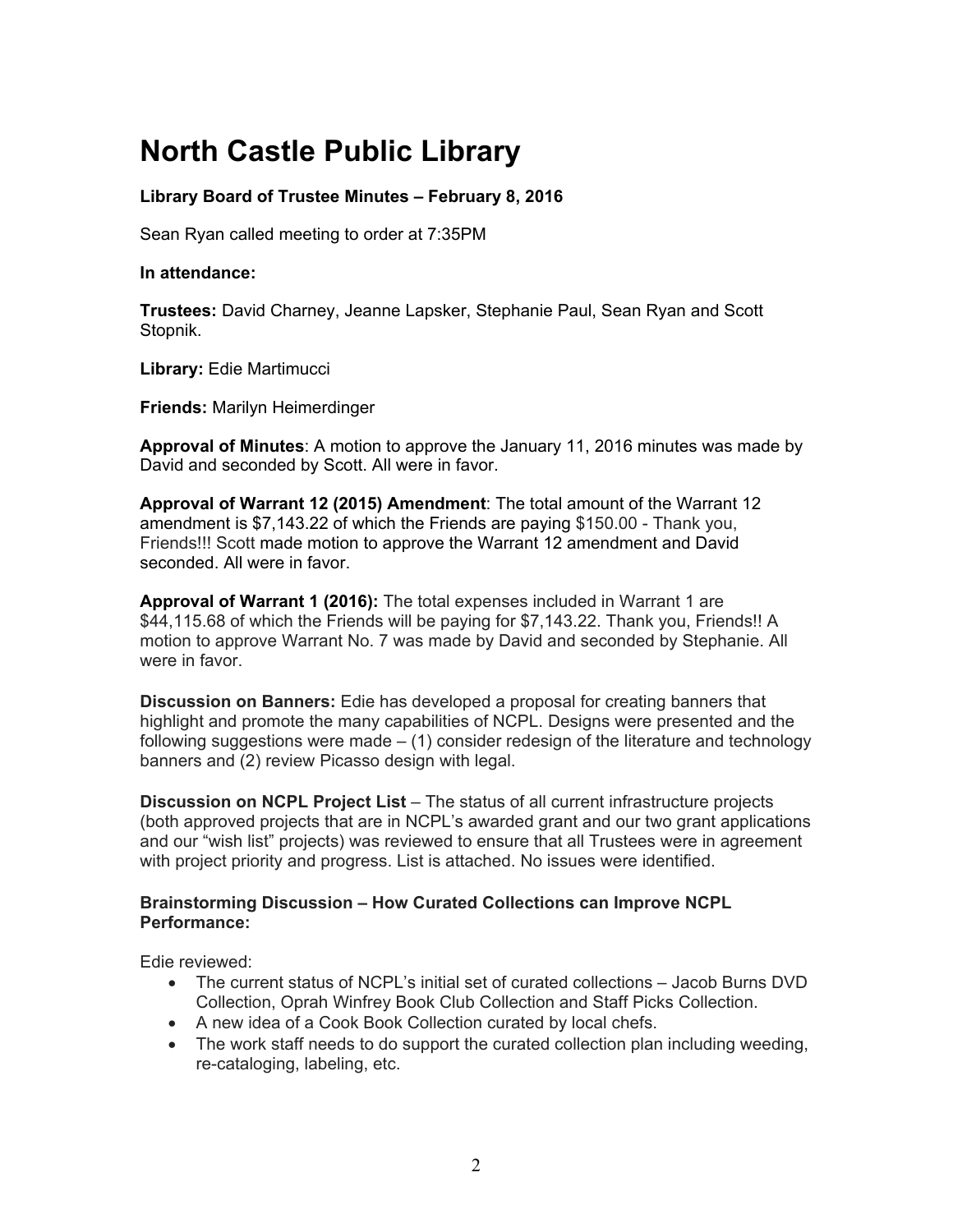The following ideas were introduced by meeting participants:

- Have a curated collection that incorporates input from the Calder Center, the National Audubon Society, the New York Botanical Garden, Rockefeller State Park Preserve, etc.
- Have a curated collection that is built on input from local teachers including STEAM components.
- Consider working on a Westchester or broader basis to tap resources and ideas in developing curated collections (I.e. Stone Barns).
- Have a student's curated collection.
- Have a Neil DeGrasse Tyson collection also possibly paired with our STEAM work.
- Find prominent places for the highest interest/volume collections.
- Use information to better understand patron interest in created collections.
- Evaluate similar implementations by other libraries (i.e. Princeton Public Library move of reference materials to digital).
- Improve signage.
- Increase marketing as we roll out collections.
- A solution is needed for parking or we will lose patrons regardless of how we improve our collection and its organization.
- Leverage our website and other digital tools to promote these collections.

# **Next Month's Brainstorming Discussion** – NCPL Marketing Plan.

The meeting was adjourned at 8:50pm. Our next meeting will take place on March 7, 2016.

Respectfully submitted by,

Sean C. Ryan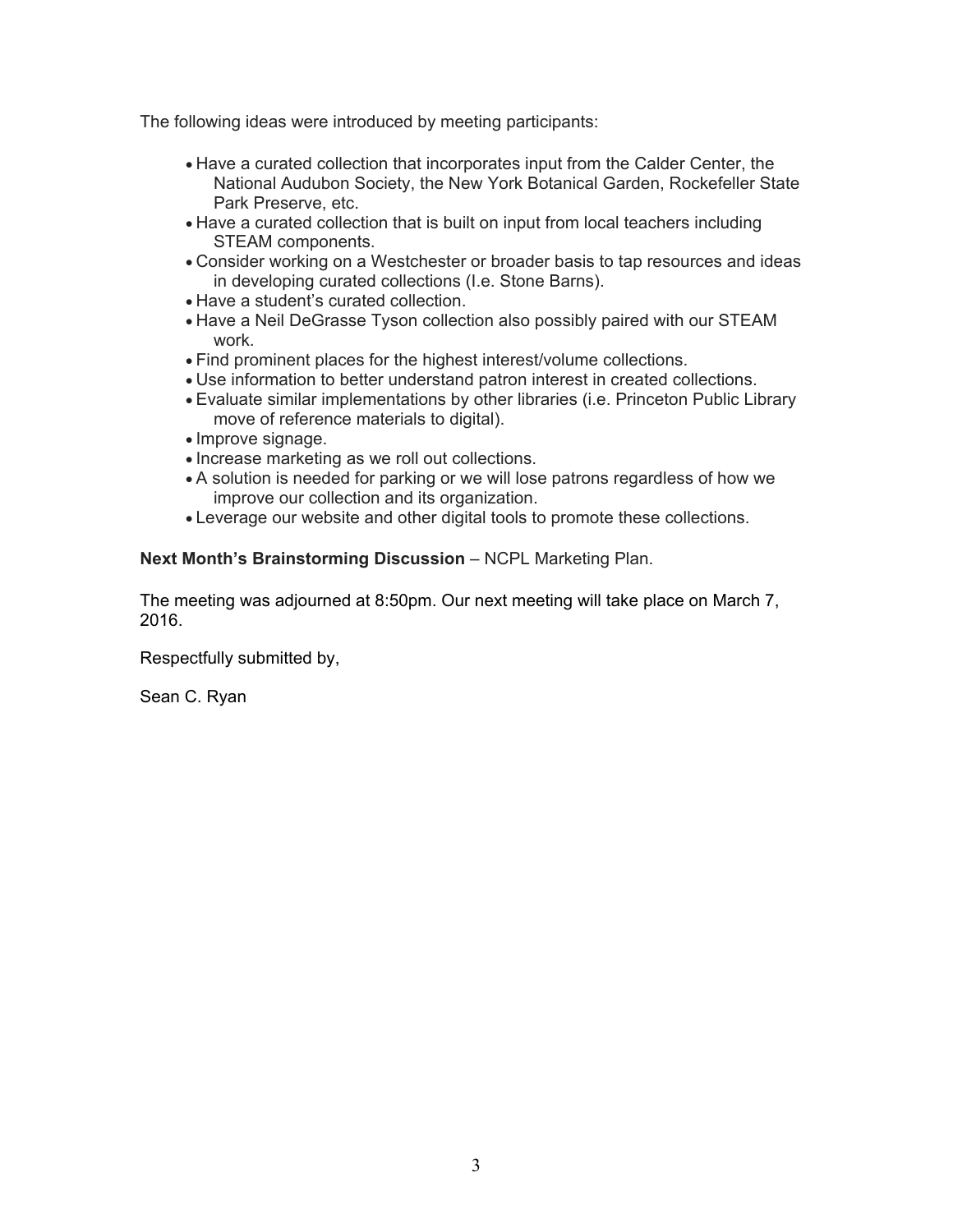## **PROJECT STATUS - NYS Library Construction Grant Application Projects**

The North Castle Public Library Board of Trustees has approved the following projects and has applied for NYS Library Construction Grants to help pay for these and future projects. Three active grants are involved. The 2014-2017 Grant has been awarded for \$46,772 and two 2015-2018 Grant Applications have been submitted – one for Armonk and one for North White Plains. A NYS decision on the 2015-2018 applications is expected in 3Q 2016. These projects total an estimated \$308,658 investment in improving our library facilities.

## **2014-2017 NYS Library Construction Grant Application (Awarded)**

- 1. Removal of existing roof top AC system and replacement with new AC system.
	- COMPLETE.
- 2. Removal and replacement of existing heating system (boiler).
	- COMPLETE.
- 3. Replacement of two outside doors to Whippoorwill Hall
	- COMPLETE.
- 4. Installation of six new permanent study carrels in the rear of the Elson Room.
	- COMPLETE**.**
- 5. Install of three ceiling fans.
	- COMPLETE.
- 6. Renovation of the break room into usable programming space (Phases I and II).
	- COMPLETE.
- 7. Replacement of main entry door on Kent Place with an automatic door.
	- Schedule 1H2016. **Architectural firm, Arcari + Iovino have been hired to design new Kent Place entry.**
- 8. Installation of new generator.
	- Schedule 1H2016. **We will be proceeding to bid on installing a transfer switch at the Armonk branch to allow attachment of a town provided mobile generator (100 Kw) to support the library in the case of an outage. This is a substantially more powerful generator than the originally planned (35Kw).**

#### **2015-2018 NYS Library Construction Grant Application (Submitted) – Armonk**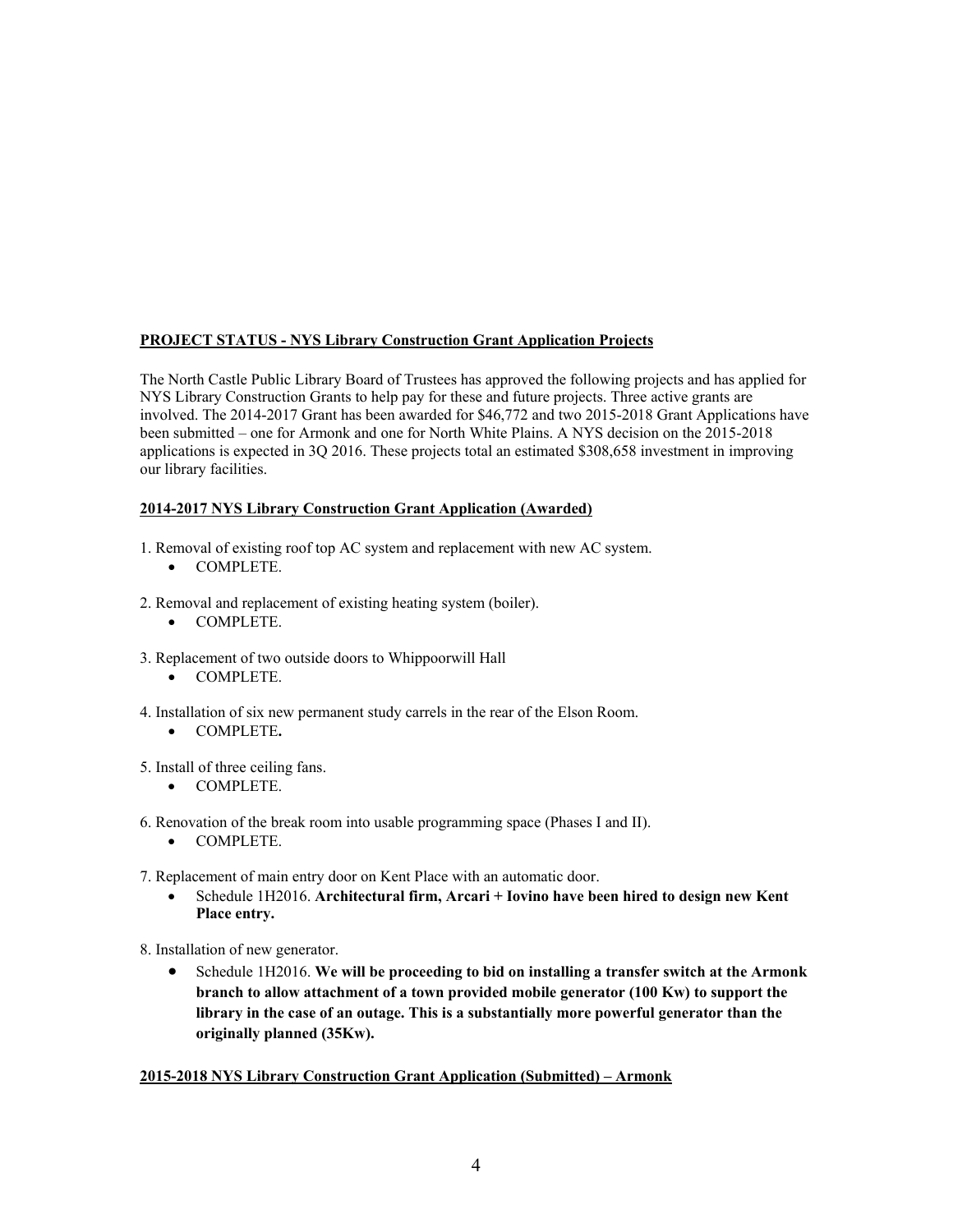1. Break Room Phase III - create ADA compliant entry/ramp from the Michelman Room to the break room. **We have received an architectural proposal from Arcari + Iovino to design the break through from the Michelman Room to the break room (already distributed to Trustees).** 

2. Removal and replacement of the steam boiler located near the break room.

2. Replacement of the lighting in the YA Room with LED lighting.

### **2015-2018 NYS Library Construction Grant Application (Submitted) – North White Plains**

1. Replacement of the lighting in the main NWP library room with LED lighting.

COMPLETE.

2. Addition of a deck and ADA compliant door off the playground side of the library.

3. Install new electrical wiring to enable expansion of the public workstations available.

#### **Other 2015/2016 Projects not included in the NYS Grant Application that will impact the Library**

The following are projects that have been or are currently being done outside of the NYS Library Construction Grant program. These projects have not all been estimated.

#### **1. Replacement of the Armonk Children's Room Greenhouse.**

 **A proposal has been received for replacement of the existing structure (attached to the February agenda email).** 

**2. Replacement of selected bookshelves in the Armonk Children's Room. This project will replace some of the bookshelves on the walls of the main room to match the shelves we installed in 2015.** 

 **A proposal has been requested from the same provider as used with the 2015 bookshelves. This vendor in on NYS contract which provides a significant discount.** 

**3. Installation of new shelving/counters in the break room to support Youth services with programming related to STEAM including our new 3D printers.** 

 **A proposal has been requested from the same provider as used with the 2015 bookshelves. This vendor in on NYS contract which provides a significant discount.** 

**4. Renovation of the storage, kitchen and bathroom areas adjacent to the break room to create a new youth services space for teens.** 

**This project is in the pre-planning phase.** 

5. Reorganization of the Magazine Room into a dedicated programming space and optional art gallery and the Elson Room into an expanded collection and quiet room.

- Project planning started.
- **New bookcases for the Elson Room have been installed. Friends funded this shelving. Thank you, Friends!!!**
- **Additional shelving for the Elson Room is being evaluated.**
- **Removal of the workstation/planter unit and replacement with modular workstation tables is being evaluated.**

6. Double the square footage of the North White Plains Library facility.